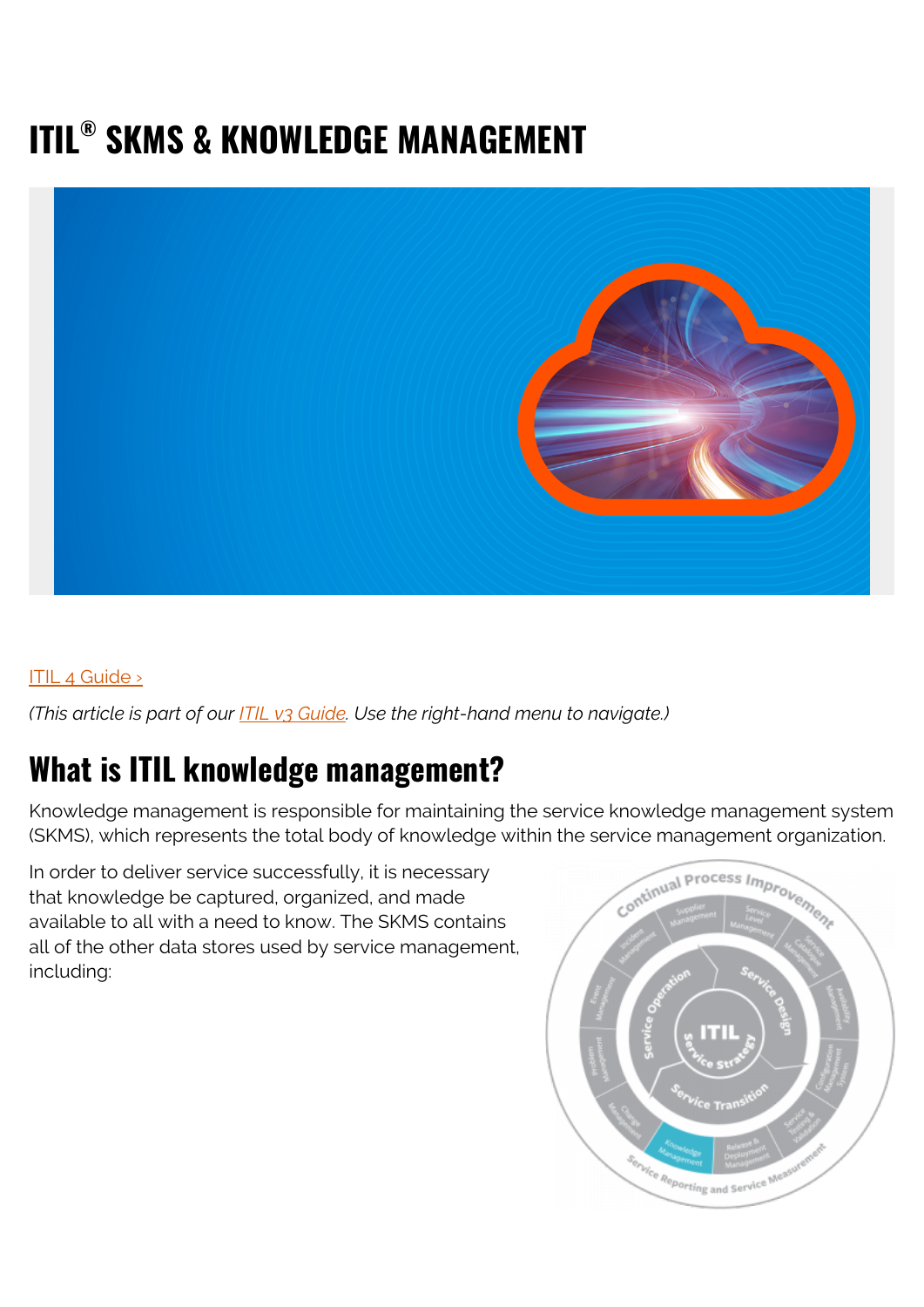- Service portfolio
- $\bullet$  CMS
- Supplier and contract management information system (SCMIS)
- Availability, capacity, and security management information systems (CMIS, AMIS, and ISMIS)
- CSI register

#### **Download Now: ITIL 4 Best Practice e-Books**

These all-new for 2020 ITIL e-books highlight important elements of ITIL 4 best practices. Quickly understand key changes and actionable concepts, written by ITIL 4 contributors.

#### [Free Download ›](https://www.bmc.com/forms/itil-free-ebook.html)



#### [Free Download ›](https://www.bmc.com/forms/itil-free-ebook.html)

Knowledge can be categorized according to the data-information-knowledge-wisdom (DIKW) structure as follows:

- Data (often called "raw data") represents discrete facts or numbers. By themselves, data items have little meaning. The responsibility of knowledge management with respect to data is to capture data, identify relevant data, maintain its integrity, and archive or purge data when it is no longer needed.
- Information is generated when data is viewed in context. This typically involves the use of statistics such as averages or peak and minimum values. The responsibility of knowledge management with respect to information is to manage content in a way that allows users to query and analyze it.
- Knowledge combines information with experience. Knowledge can be used as a basis for decision-making or taking an action. The responsibility of knowledge management with respect to knowledge is to support the tools that allow users to spot trends, or determine that a threshold has been exceeded.
- Wisdom can be created by taking advantage of all the knowledge available, such as recognizing that a recent deterioration of service performance coincided with the adoption of a new procedure. The responsibility of knowledge management with respect to wisdom is to make available the tools needed to identify these associations.

As you manage your IT team, you want to be sure that every employee has access to accurate and reliable information. Knowledge is key when it comes to successfully completing tasks and ensuring that your team can provide effective services, so how do you manage the flow of information in an IT team? Information Technology Infrastructure Library (ITIL) knowledge management helps keep team members informed, knowledgeable, and ready to assist customers.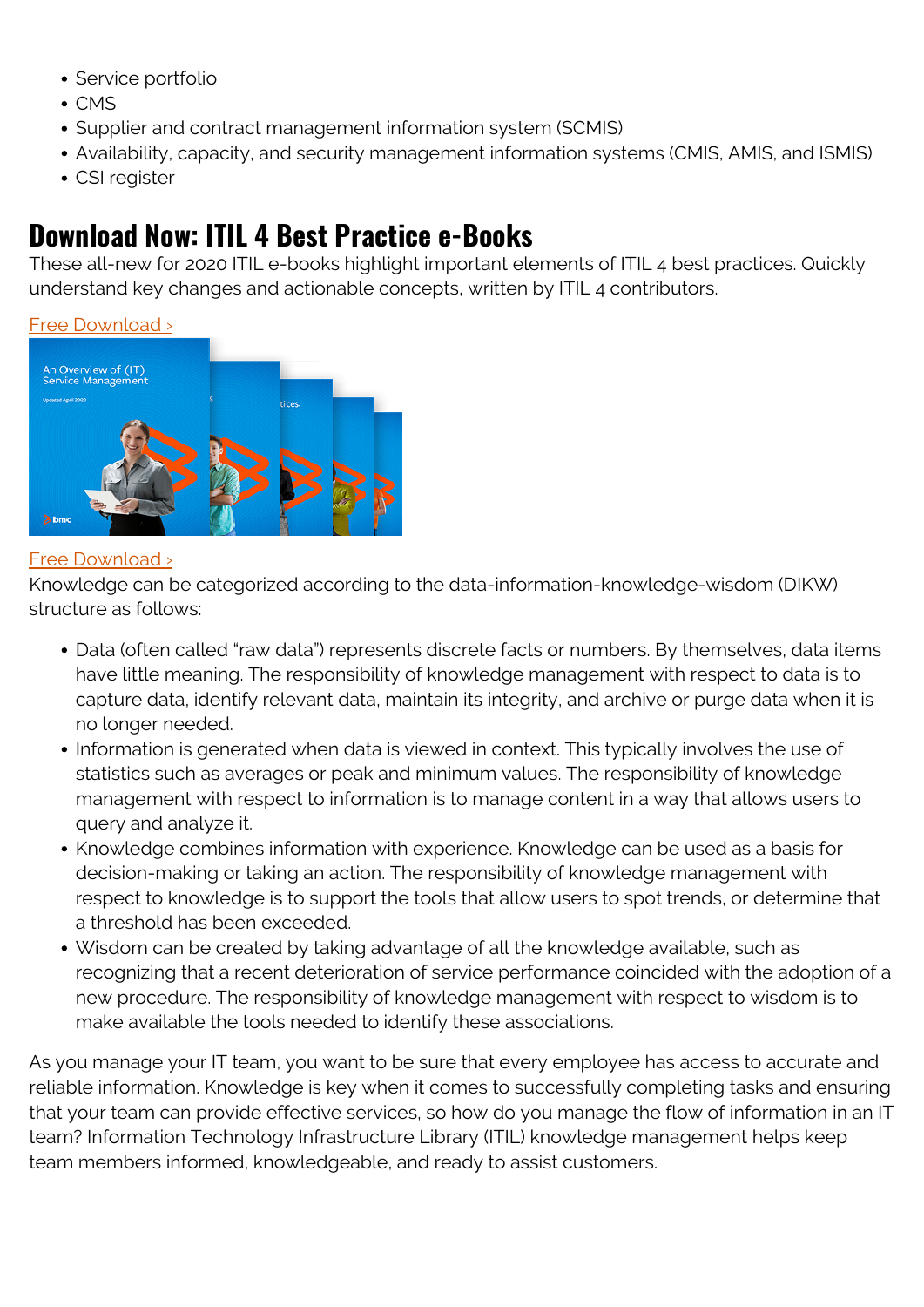## **Service knowledge management system example**

|               | <b>Presentation Layer</b>                                                                                       |                                                                               |                            |                                                 |                                              |
|---------------|-----------------------------------------------------------------------------------------------------------------|-------------------------------------------------------------------------------|----------------------------|-------------------------------------------------|----------------------------------------------|
| <b>WISDOM</b> | Search, Browse<br>Store, Retrieve, Update<br>Publish, Subscribe<br>• Collaborate                                | <b>BSM Dashboards</b><br>(Incident, Problem, Change, Release, Service Impact) | <b>Topology Viewer</b>     | <b>Technical Configuration</b><br>(CI Viewer)   | <b>Service Desk</b>                          |
| KNOWLEDGE     | <b>Knowledge Processing Layer</b>                                                                               |                                                                               |                            |                                                 |                                              |
|               | • Query & Analysis<br><b>Forecasting &amp; Planning</b><br><b>Modelling</b><br><b>Monitoring &amp; Alerting</b> | <b>CMDB Analytics</b>                                                         | <b>Capacity Management</b> | Performance &<br><b>Availability Management</b> | æ<br><b>Event Management</b>                 |
|               |                                                                                                                 |                                                                               |                            |                                                 |                                              |
|               | <b>Information Integration Layer</b>                                                                            |                                                                               |                            |                                                 |                                              |
| INFORMATION   | · Service Definition<br>Process Data & Information,<br><b>Schema Mapping</b><br>Reconciliation, Synchronization | <b>Service Definitions</b>                                                    | <b>Federation</b>          | <b>Reconciliation</b>                           | <b>Integration Model</b><br>Schema, Metadata |
|               | <b>Data and Information</b>                                                                                     |                                                                               |                            |                                                 |                                              |

FIG 8: Sample Service Knowledge Management System (SKMS)

# **ITIL knowledge management defined**

ITIL knowledge management is aimed at helping you and your team make decisions throughout the service process by controlling and managing the flow of information. When you use knowledge management, you are able to ensure that the knowledge that is being distributed to employees is accurate, reliable, and trustworthy. Improving the quality of information prepares employees to make effective decisions, and the end result is a more efficient team.

## **The benefits of knowledge management**

By implementing knowledge management practices in the workplace, IT managers can improve their teams and provide better service. Consider these benefits:

- Decreases the amount of time that must be spent on training employees. Since your team will constantly receive accurate and up-to-date information, they will require fewer formal training sessions to continue to meet and exceed performance expectations.
- Reduces the number of errors that are made by team members. If your team has the knowledge that they need to make decisions, they are far less likely to make mistakes.
- Reduces the need to complete steps in the service process more than once. When everyone is informed about the process, it is less likely that a step will be performed incorrectly. By implementing knowledge management, you give your team the power to reduce service process time by eliminating the need to repeat steps.
- Allows IT professionals to respond to customer needs faster and more effectively. Your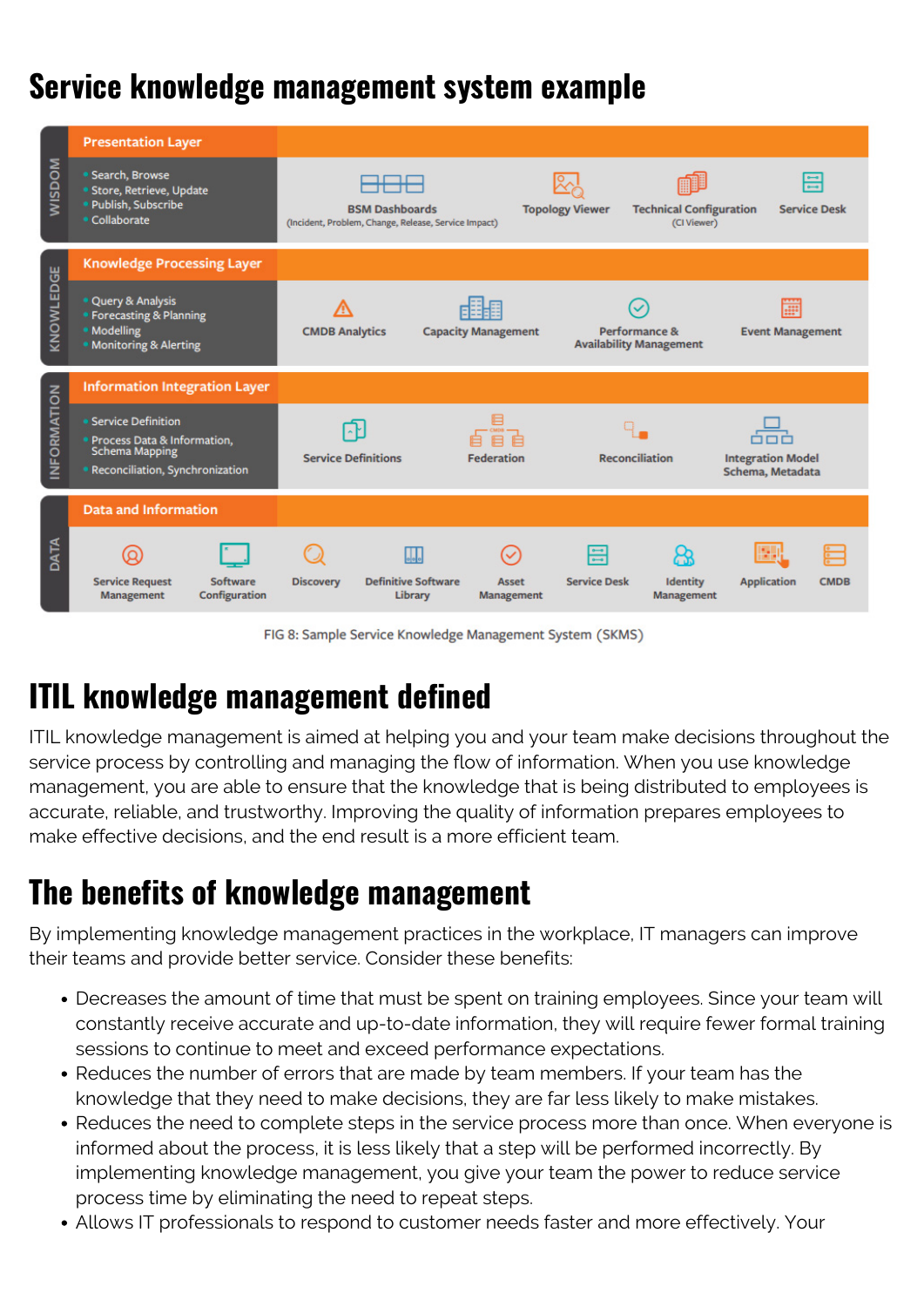employees will know how to answer customer questions more often, so you will not have to intervene or respond to negative feedback about team members' lack of knowledge.

## **The stages of knowledge management**

As with other ITIL concepts, knowledge management must be understood before it can be implemented. There are four stages of knowledge management.

#### **Data**

Raw data consists of the facts that are available in databases that you and your IT team use on a daily basis. When this data is processed, it becomes information that can be distributed to team members.

#### **Information**

Once the raw data has been given context, it becomes information. To create information, the data is sorted according to type. In other words, it answers "who, what, where, when, and why" questions. The translated information can then be relayed via documents, email, and formal reports to establish relevant information.

### **Knowledge**

When you and your team members analyze information while taking your own experiences into consideration, knowledge is formed. Your insights into the information that is translated from raw data turn basic information into real knowledge. Once the facts have reached this stage, you can start to use knowledge to make decisions.

## **Wisdom**

When you have knowledge, you will use these facts to put them into context in IT service situations. You and your team are responsible for using personal judgment, experience, and expertise to properly apply knowledge in a way that allows it to reach the wisdom stage of knowledge management.

## **Knowledge management activities**

The process of knowledge management is also broken down into key activities that must be performed to complete the process.

### **Knowledge Management Strategy**

As an IT manager, you need to create a strategy for identifying the information that should be processed through knowledge management. Many organizations identify feedback from customers, repeated incident reports, and the costs associated with providing and managing support systems as key data that needs to be translated into facts to be distributed across the team. Your strategy should determine the types of information to target for processing through knowledge management. You'll need to document your strategy to ensure that everyone on the team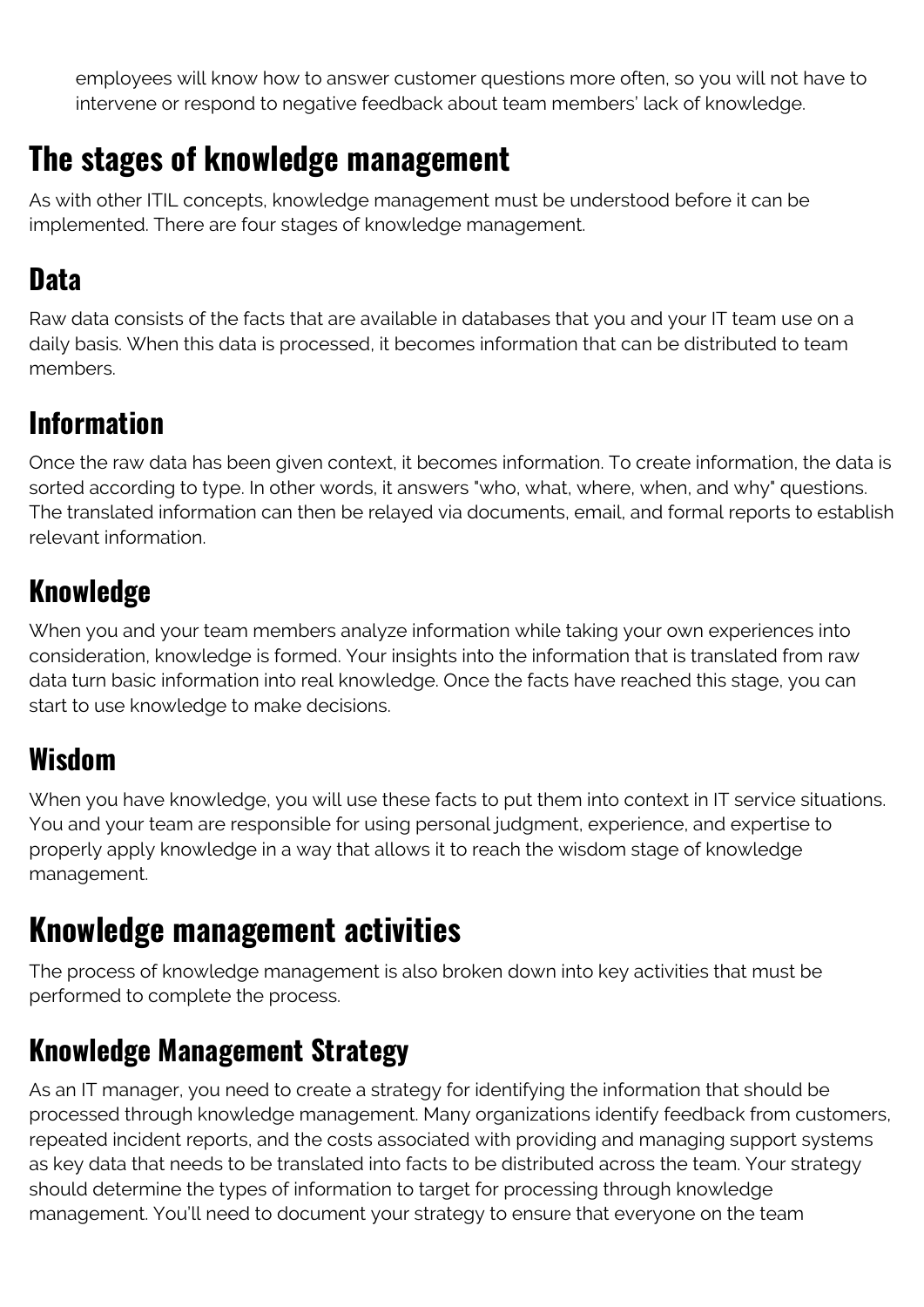understands what is expected.

#### **Knowledge Transfer**

Once you have your strategy in place, you will have to decide how knowledge will be transferred among team members and between departments. The first step in knowledge transfer is determining where gaps are located to ensure that you have a plan for getting knowledge to the appropriate people in the organization. By taking the time to identify gaps, you can eliminate them. It is helpful to create a communication plan for disseminating information across channels during this activity.

#### **Information Management**

Information can only become knowledge if it is properly managed and distributed across your team. Access to information is essential to the knowledge management process. Information management is part of the process that involves gathering data, managing information, and determining how this information will be translated to become knowledge. Policies and procedures can be created using information, but you must first establish a process to organize this information into a procedure and record it in a manual your team members can access as needed.

#### **SKMS**

The Service Knowledge Management System (SKMS) is a group of systems, tools, and databases required for successful knowledge management. As an IT manager, you will use the system to store, update, and manage data on a regular basis. Team members can access information through the system at any time of the day, so utilizing such a system is of the utmost importance for teams that include members across time zones.

There are two key portions of the SKMS:

- The Configuration Management System (CMS) manages all configuration information that is entered into the system. Incident reports, established errors, and feedback are all part of this system.
- Configuration Management Databases (CMDBs) contain key pieces of configuration data that have been entered into the database.
- The Service Knowledge Management System also contains several layers that allow information to be processed as knowledge and made available to team members and other people in the organization through tools and databases. There are four layers:
- The Presentation Layer allows users to access information. In this layer, users are presented with visual materials that allow them to search, browse, and update information they find in the system. Users may also be given the opportunity to collaborate to improve the knowledge base and ensure that edits are made as needed.
- The Knowledge Processing Layer allows users to report information that can be analyzed. Performance management is also a part of this layer and can be used to determine whether your team members are meeting performance goals. You can monitor scorecards in this layer to help improve the productivity of your team.
- The Information Integration Layer integrates all of the information from relevant portions of the organization in one place. If your organization has partners, information related to these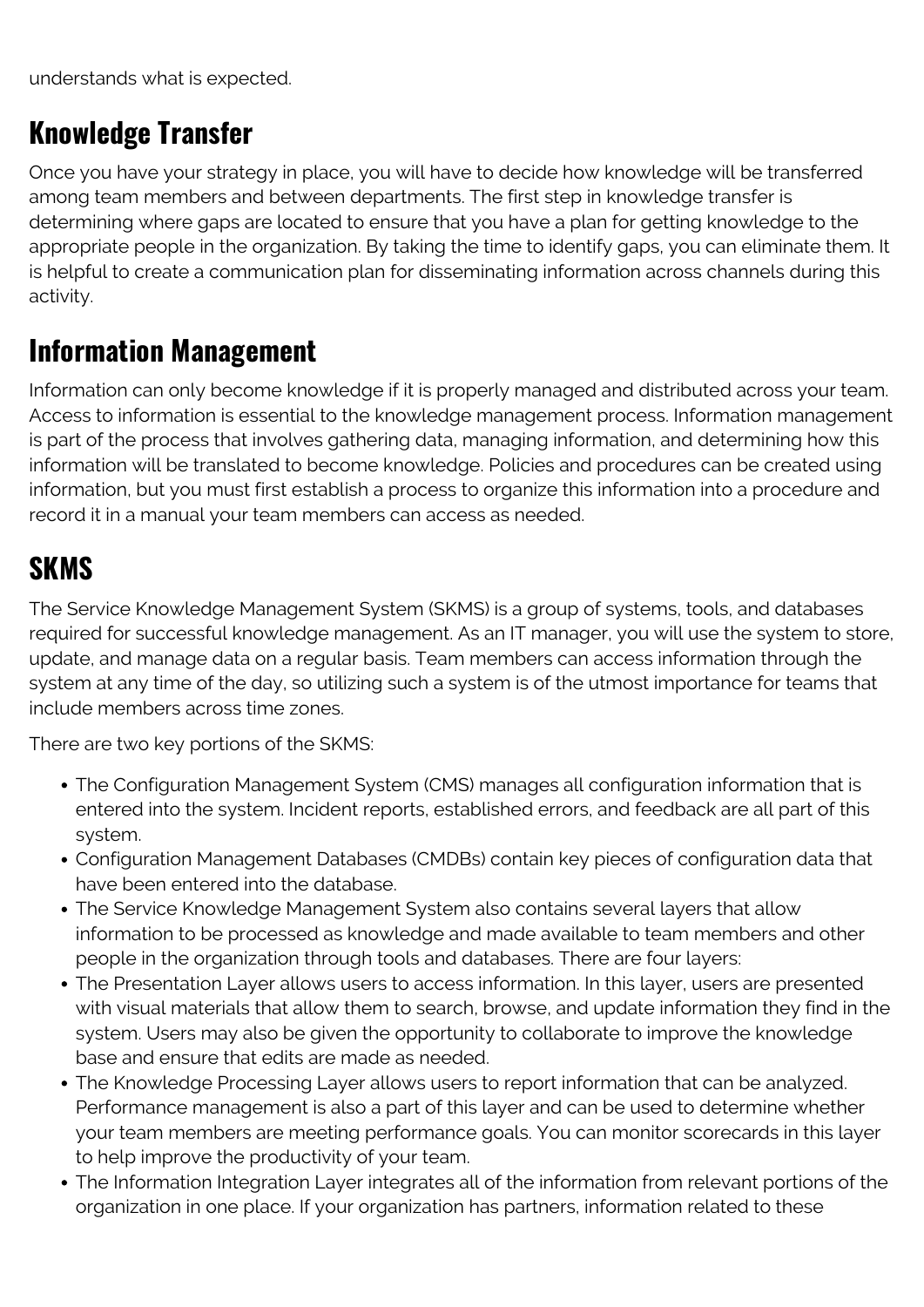partners may also be found in this layer.

The Data Integration Layer integrates the data that must be managed for a successful Knowledge Management process by managing applications, documents, and files. The data sources are found in this layer, as well as the tools team members can use to properly apply data as knowledge.

## **Who uses knowledge management?**

In one form or another, knowledge management is used by everyone in your organization. Your job as an IT manager is to ensure that data is properly processed into information,which is stored in a location that is accessible to the people who require specific knowledge to successfully complete job tasks. Your team will run more efficiently if you use knowledge management properly.

At your team's level, knowledge management creates knowledge and access to this knowledge when necessary. All of your team members will be responsible for identifying the need to translate information into knowledge, while you will need to manage the databases and manuals that are available to your team members.

Outside of your IT team, knowledge needs to be available to users through self-service portals. To improve the efficiency of your team, basic knowledge should be available to users who are willing to troubleshoot their own problems. When users can find solutions on their own, your team has opportunity to focus on escalated issues that require special skills and knowledge that is not available to those who are not familiar with IT applications, processes, and knowledge.

## **Keys to knowledge management success**

If you are just starting to implement knowledge management in your organization, it may be difficult to get everyone else on board with the idea. While knowledge management is a significant undertaking, it is one that yields tangible benefits. To ensure that your efforts are successful, you need to involve everyone affected by the changes. You will also need to establish methods to manage the problems that may arise.

### **Involving Members of the Organization**

Unless you own your own business or are working in a small or mid-sized company, you will probably need to find someone at the executive level to advocate for implementing knowledge management. To ensure that you have a strong advocate, take the time to explain the benefits of knowledge management to high-level managers. Not only will a high-level manager be able to gain approval for your plan, but involving such a professional will give you the benefit of in-house support throughout the process.

To get everyone on the same page, you will need to proactively educate them about the reasons for implementing knowledge management. Be sure to explain how implementation will help improve customer service and allow people to find solutions for their issues on their own when the incidents do not have to be reported and processed.

As you implement knowledge management, be sure to monitor progress to report to associated members of the organization. Gaining support for knowledge management is often a matter of showing that the process creates a positive outcome.